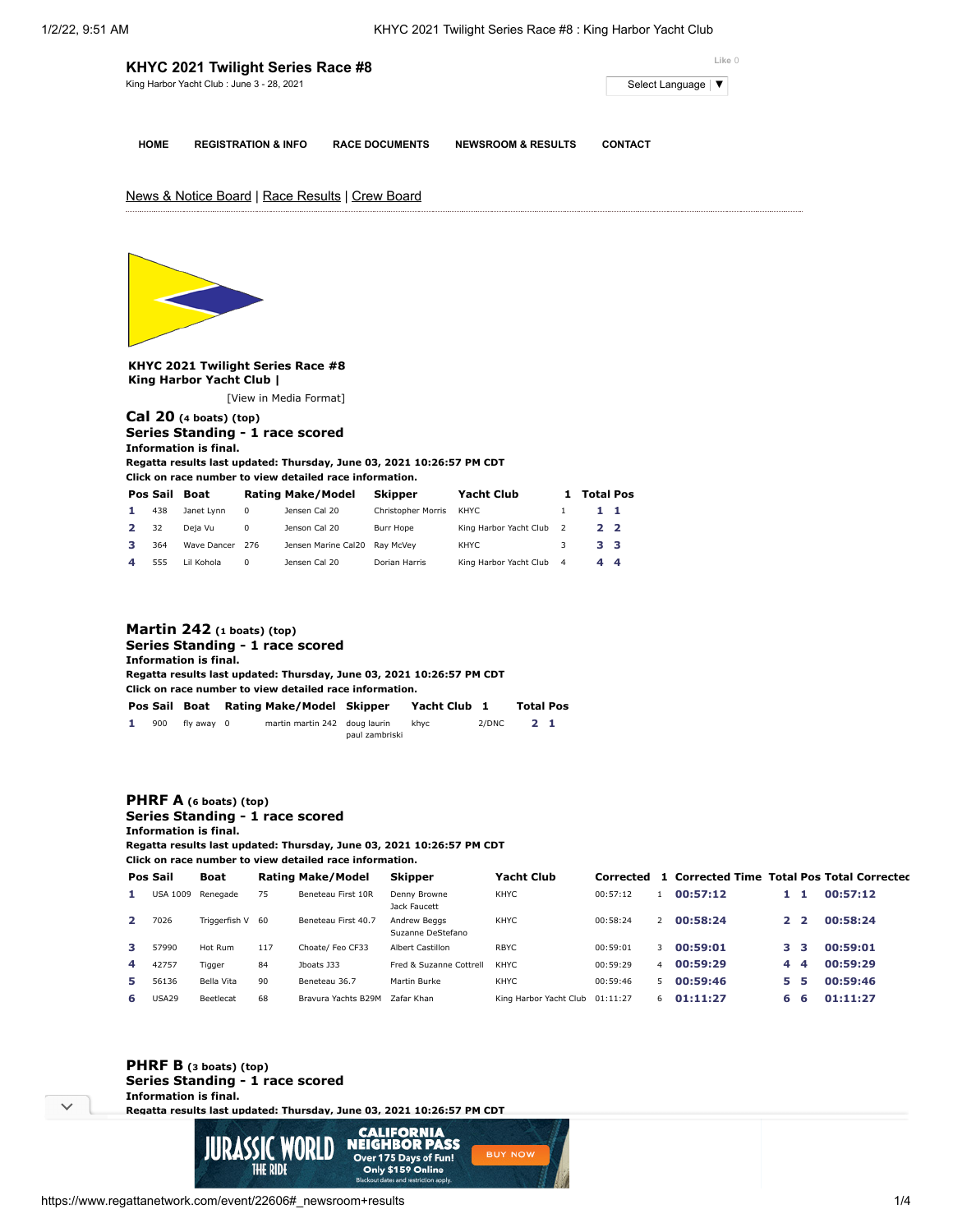## **[V-Fleet](https://www.regattanetwork.com/clubmgmt/applet_regatta_results.php?regatta_id=22606&show_manufacturer=1&show_crew=1&limit_fleet=V-Fleet) (4 boats) (top) Series Standing - 1 race scored Information is final.**

**Regatta results last updated: Thursday, June 03, 2021 10:26:57 PM CDT**

**Click on race number to view detailed race information.**

|              | Pos Sail     | Boat                  |     | Rating Make/Model                   | <b>Skipper</b>               |            |          |   | Yacht Club Corrected 1 Corrected Time Total Pos Total Corrected |    |                |          |
|--------------|--------------|-----------------------|-----|-------------------------------------|------------------------------|------------|----------|---|-----------------------------------------------------------------|----|----------------|----------|
|              | 27432 Oliver |                       | 201 | Schock Santana 27                   | John/Bob Mitchell/MacKenzie  | SBYRC/KHYC | 00:38:46 |   | 00:38:46                                                        | 11 |                | 00:38:46 |
| $\mathbf{2}$ |              | 97668 Second Wind 241 |     | Jensen Marine Cal 2 Jerry Vellutini |                              | KHYC       | 00:39:01 |   | 200:39:01                                                       |    | 2 <sub>2</sub> | 00:39:01 |
| 3.           |              | 56384 MEIMI II        | 275 | Columbia Challenger Michal Devine   |                              | KHYC       | 00:41:23 | 3 | 00:41:23                                                        |    | 3 3            | 00:41:23 |
| 4            | 123          | Papillon              | 209 | Hunter 29.5                         | Marc Jacob<br>Matteo Villain | <b>NA</b>  | 00:42:56 | 4 | 00:42:56                                                        | 44 |                | 00:42:56 |

# **[H-Fleet](https://www.regattanetwork.com/clubmgmt/applet_regatta_results.php?regatta_id=22606&show_manufacturer=1&show_crew=1&limit_fleet=H-Fleet) (9 boats) (top) Series Standing - 1 race scored**

**Information is final.**

**Regatta results last updated: Saturday, June 05, 2021 11:23:56 AM CDT**

**Click on race number to view detailed race information.**

|                | Pos Sail | Boat         |     | Rating Make/Model    | <b>Skipper</b>     | <b>Yacht Club</b>      | Corrected 1 |                |          |                |                | <b>Corrected Time Total Pos Total Corrected</b> |
|----------------|----------|--------------|-----|----------------------|--------------------|------------------------|-------------|----------------|----------|----------------|----------------|-------------------------------------------------|
|                | 2201     | SLOOP JOHN B | 406 | J bOATS i/24         | John Coye<br>Chris | Port Roval YC          | 00:20:57    |                | 00:20:57 |                | 1.             | 00:20:57                                        |
| $\overline{2}$ | 419      | Arrogante    | 419 | <b>J24</b>           | Jill Alstott       | <b>RBYC</b>            | 00:24:49    | 2              | 00:24:49 | $\overline{2}$ | $\overline{2}$ | 00:24:49                                        |
| з              | 1208     | Blue Haven   | 494 | Catalina Catalina 34 | Thomas iett        | <b>KHYC</b>            | 00:28:08    | 3              | 00:28:08 | з.             | з              | 00:28:08                                        |
| 4              | none     | Oasis        | 422 | Islander 36          | Michael Leighton   | <b>PRYC</b>            | 00:28:12    | $\overline{4}$ | 00:28:12 | 4              | 4              | 00:28:12                                        |
| 5.             | 7668     | Fini         | 421 |                      | <b>Budd Legg</b>   | <b>KHYC</b>            | 00:29:06    | 5              | 00:29:06 | 5.             | 5.             | 00:29:06                                        |
| 6              | 00000    | GuacAmore    | 451 | Catalina 34          | Kent Lowell        | King Harbor Yacht Club | 00:34:54    | 6              | 00:34:54 | 6              | -6             | 00:34:54                                        |
| 7              | 1020     | Dragon       | 162 | <b>Abbott Soling</b> | Eric Yeung         | none                   | 00:37:50    | 8/RET-AF       | 00:37:50 | 8              |                | 00:37:50                                        |
| 8              | 5570     | Jubilee      | 453 | Catalina Catalina 30 | Kenneth Blight     | <b>KHYC</b>            | NO TIME     | 10/DNC         | 00:37:50 | 10T            | -8             | 00:37:50                                        |
| 8              | 37764    | Nina         | 431 | Hunter 30 Sloop      | Rafael Fernandez   | King Harbor Yacht Club | NO TIME     | 10/DNC         | 00:37:50 | <b>10T</b>     | -8             | 00:37:50                                        |

#### **Notes:**

 $\checkmark$ 

**Scoring System is RRS Low Point 2021-2024.**

**- Finishes in [brackets] denote throwouts** 

**- Click on race number to view detailed race information.**

### **Information is final.**

Registration Problems or Questions? [Visit our Support Desk](http://support.regattanetwork.com/) | [View Our Privacy Policy](https://www.regattanetwork.com/html/privacy.html)<br>[Powered by Regatta Network®](http://www.regattanetwork.com/) | Online Sailing Event Registration and Management Services.<br>© 2022 [Regatta Network,](http://www.regattanetwork.com/) Inc. All Rights Reserved





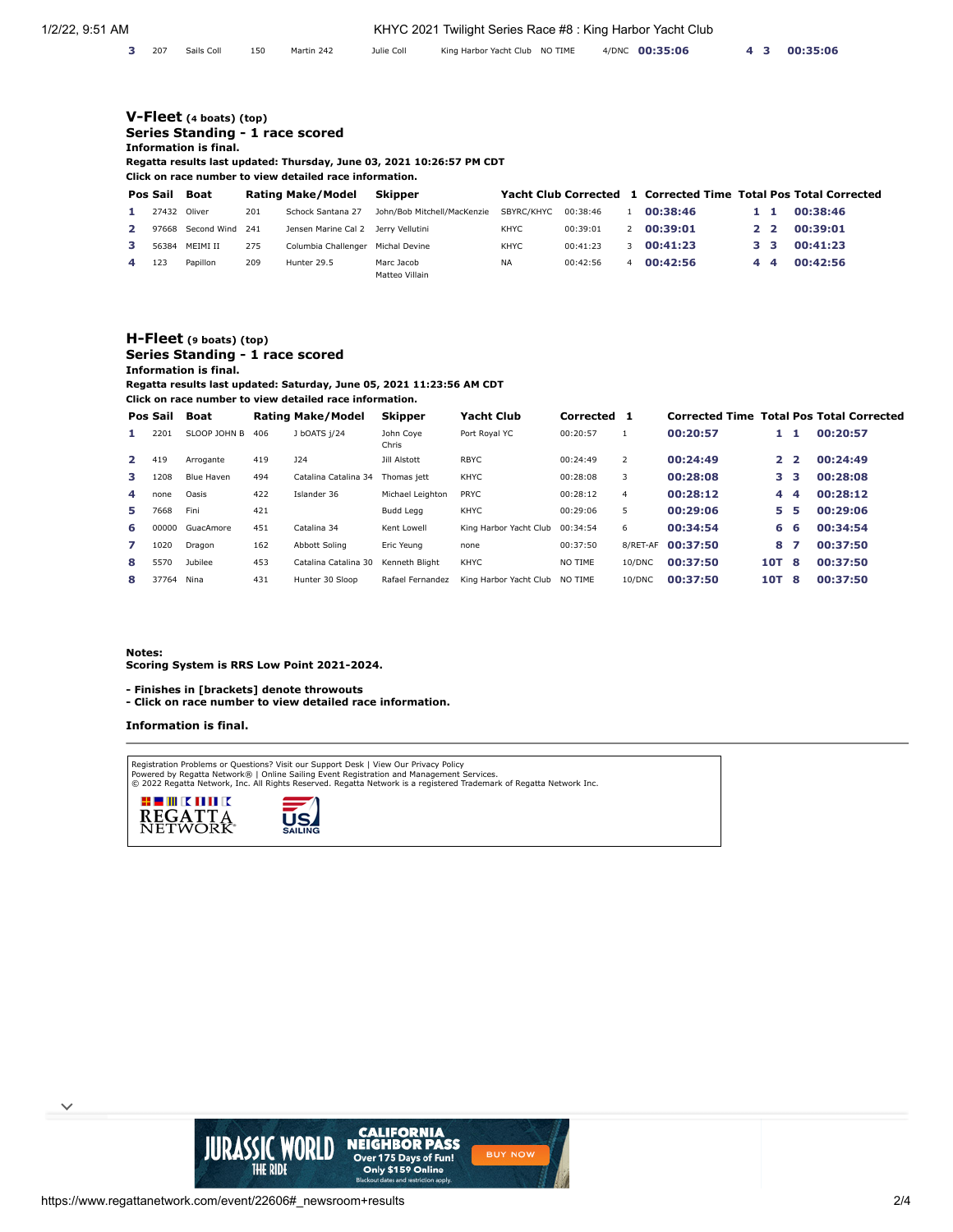

 $\checkmark$